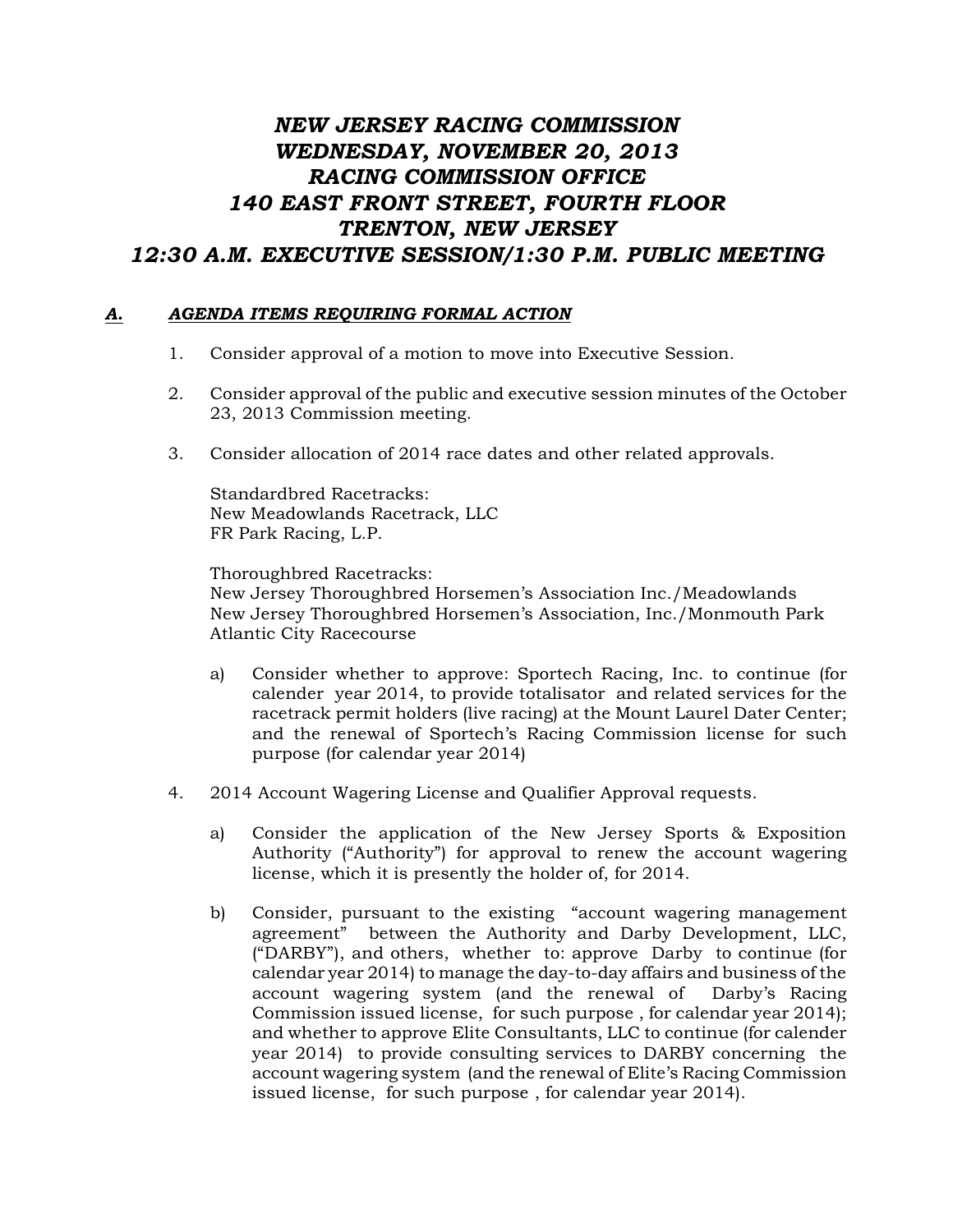Page 2 of 5

- i) Consider whether to approve: ODS Technologies, L.P. (doing business as "TVG Network") to continue (for calendar year 2014) to provide the platform services (that is, telephone/computer related services) for the account wagering system; and the renewal of TVG Network's Racing Commission issued license for such purpose (for calendar year 2014).
- ii) Consider whether to approve: Sportech Racing, Inc. to continue (for calender year 2014) to provide totalisator and related services for the account wagering system at the Mount Laurel Dater Center; and the renewal of Sportech's Racing Commission license for such purpose (for calendar year 2014)
- c) Consider the petition of the New Jersey Thoroughbred Horsemen's Association, Inc., for approval for 2014, to be continued to be designated as a qualifier to the account wagering system, and to thereby continue to receive a share of the account wagering revenue from the Authority (the license holder of the account wagering system).
- d) Consider the petition of New Meadowlands Racetrack, LLC, for approval for 2014, to be continued to be designated as a qualifier to the account wagering system, and to thereby continue to receive a share of the account wagering revenue from the Authority (the license holder of the account wagering system).
- 5. Consider the petition of the permitted racetracks, and related entities, for approval to renew the following off-track wagering licenses:
	- a) Toms River Township 1/1/14 through 12/31/14
	- b) Vineland City 1/1/14 through 12/31/14
	- c) Bayonne City 1/1/14 through 12/31/14
	- d) Woodbridge 1/1/14 through 12/31/14
- 6. Consider, pursuant to the existing "management and development agreement" between the New Jersey Thoroughbred Horsemen's Association, Inc. ("NJTHA'), Darby Development, LLC ("DARBY"), and Elite Consultants, LLC ("ELITE"), whether to approve: Darby to continue (for calendar year 2014) to provide, among other things, management, oversight and capital improvement - related services in connection with NJTHA interests including Monmouth Park, its thoroughbred racing permit for the Meadowlands Racetrack, the Woodbridge off-track wagering facility, as well as the development of future off-track wagering facilities, and EZ Bets associated with bars and restaurants as consistent with law; the renewal of Darby's Racing Commission issued license for such purposes (for calendar year 2014); ELITE's continuing to serve as consultant to DARBY (for calendar year 2014) for such purposes; and the renewal of ELITE's Racing Commission issued license for such purposes (for calendar year 2014).
- 7. Simulcasting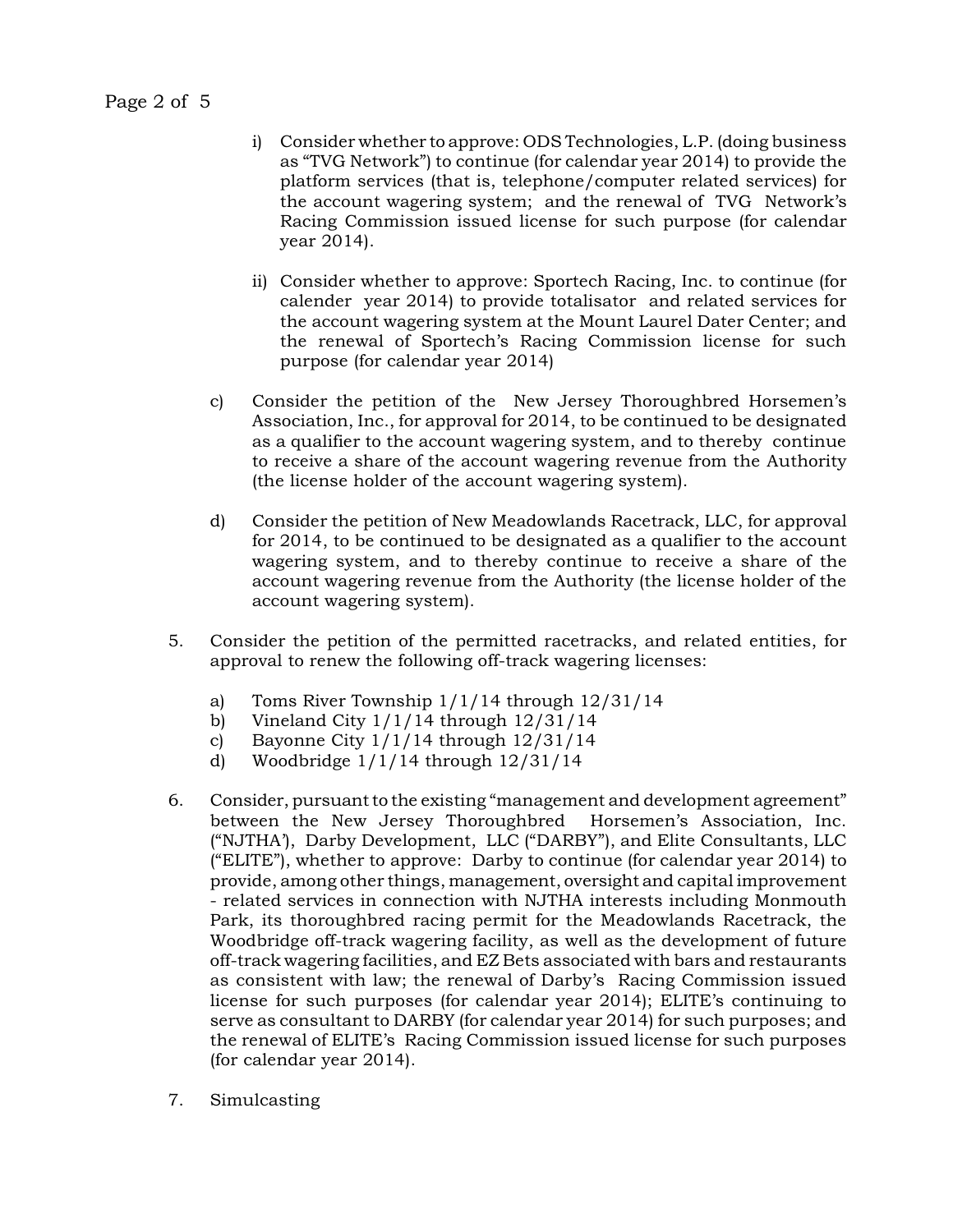- A. Casino Simulcasting
	- 1. Consider approval of Bally's Park Place, Inc. (Bally's Atlantic City), Marina District Development Company, LLC (Borgata Hotel Casino and Spa), the Boardwalk Regency Corporation (Caesars Atlantic City), Harrah's Atlantic City Operating Company (Harrah's Resort Atlantic City), and Showboat Atlantic City Operating Company, LLC (Showboat Casino Hotel), to receive simulcast horse races (thoroughbred and standardbred) from approved out-of-state tracks, through December 31, 2014, pursuant to N.J.S.A. 5:12-199.
	- 2. Consider approval of the following racetrack permitholders to conduct casino simulcasting (to casinos approved or to be approved), through December 31, 2014, for dates granted pursuant to their respective 2014 annual applications for horse race meetings: Monmouth Park, Meadowlands - thoroughbred, Freehold Raceway, New Meadowlands Racetrack and Atlantic City Race Course.
	- 3. Consider whether to approve: Sportech Racing, LLC, to continue to act as a hub facility at the Mount Laurel Data Center, for calendar year 2014, concerning: casino simulcasting pursuant to N.J.S.A. 13:72 et seq., to Bally's, the Borgota, Caesars, Harrah's, and Showboat, and to any other casinos to be approved for casino simulcasting; and the renewal of Sportech's Racing Commission license for such purpose (for calendar year 2014).
	- 4. Consider the applications for approval of the attached list of out-of-state racetracks to participate in casino simulcasting (to casinos approved or to be approved) for selected dates through 2014.
- B. Racetrack Simulcasting
	- 1. Consider a request of the approved New Jersey racetracks to conduct inter and intra-state, common pool and separate pool simulcasting with approved racing facilities and off-track betting locations.
	- 2. Consider whether to approve: Sportech Racing, Inc. to continue (for calender year 2014) to provide totalisator and related services for racetrack simulcasting at the Mount Laurel Dater Center; and the renewal of Sportech's Racing Commission license for such purpose (for calendar year 2014)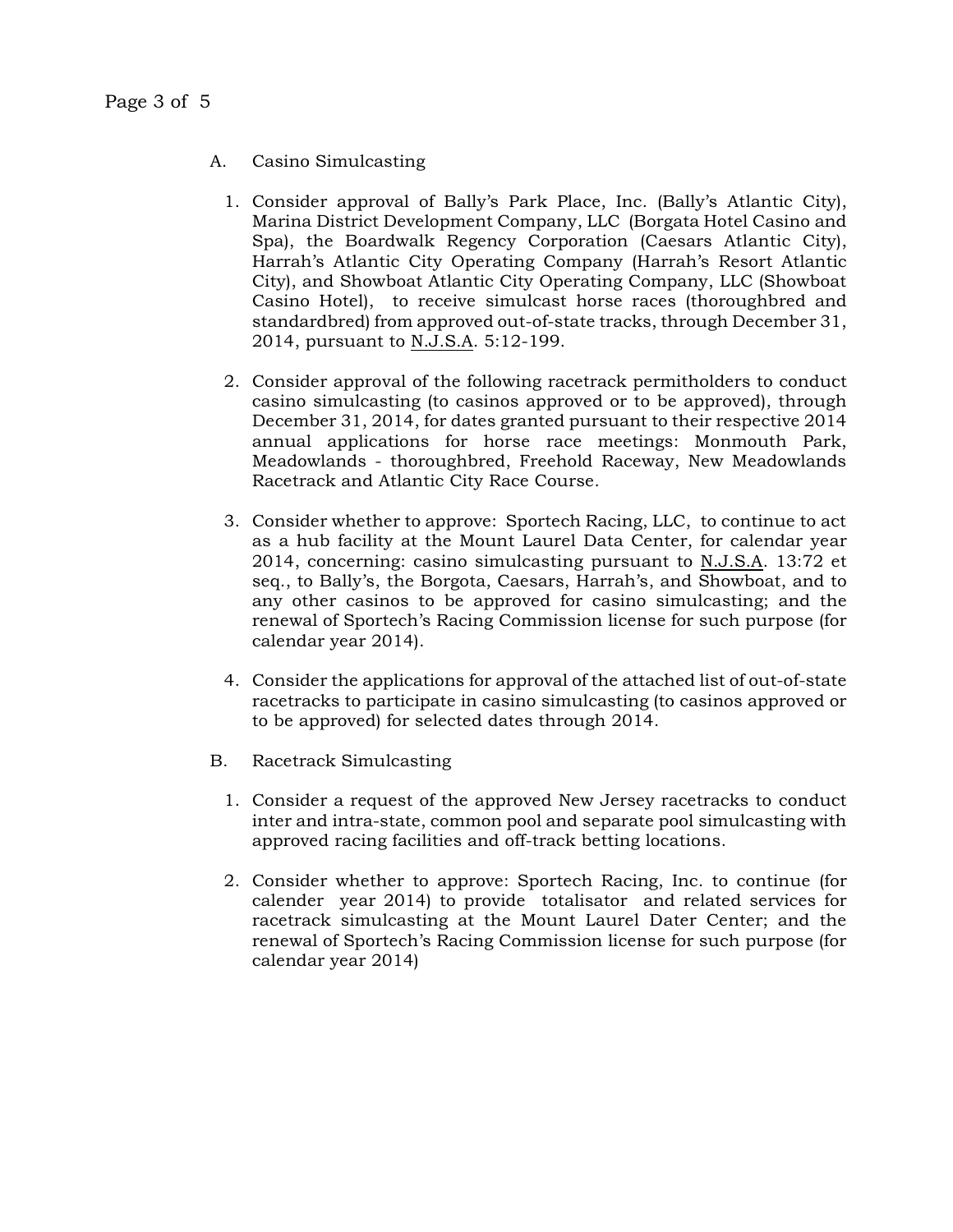- C. New Jersey Account Wagering and Off-Track Wagering Related Matters
	- 1. Consider a request of the New Jersey Sports and Exposition Authority to conduct account wagering with all approved racing facilities.
	- 2. Consider whether to approve: Sportech Racing, Inc. to continue (for calender year 2014) to provide totalisator and related services for New Jersey off-track wagering at the Mount Laurel Dater Center; and the renewal of Sportech's Racing Commission license for such purpose (for calendar year 2014).
	- 3. Consider the application for approval of all approved in-state and out-ofstate racetracks to participate in simulcasting (with off-track wagering facilities approved or to be approved) through December 31, 2014.
- 8. Consider the request of the racetracks, approved casinos, New Jersey account wagering system and approved off-track wagering facilities to conduct advance wagering (full or partial card) on the following races of national interest: Arc de Triomphe, Belmont Stakes, Breeders Crown Day, Breeders Cup (Ultra Pick 6), Cane Pace, Claiming Crown, Dubai Racing, Elitopp (Sweden), Florida Derby, Kentucky Derby, Hambletonian Eliminations Day, Hambletonian Day, Haskell Invitational, Japan Cup, Meadowlands Pace Day, Melbourne Cup, Pennsylvania Derby, Preakness, Prix d'Amerique Race, Santa Anita Derby, Santa Anita Handicap, Travers, and Woodford Reserve.
- 9. Consider the request of the racetracks, approved casinos, New Jersey account wagering system and approved off-track wagering facilities to offer 2014 special wagers of national interest and conduct advance wagering.
- 10. Consider the distribution of the Casino Simulcasting Special Fund accumulated in 2012, pursuant to N.J.S.A. 5:12-205d.
- 11. Consider approval of Freehold Raceway 2014 harness wagering format, admission prices, department heads, etc.
- 12. Consider approval of NMRLLC harness wagering format, admission prices, department heads, etc. for the 2013 fall meet commencing on November 23, through December 27, 2013 and the 2014 meet commencing on January 2, through August 2, 2014.
- 13. Consider the request of the Backstretch Advisory Board for approval of the 2014 Backstretch Program budget.
- 14. Consider the re-establishment of the Veterinary Advisory Committee composed of Commissioners, licensed practicing veterinarians, regulatory veterinarians and other representatives as deemed necessary.
- 15. Consider Darby Development Inc.'s request, on behalf of the NJTHA, to cancel races on November 1, 2013 due to inclement weather.